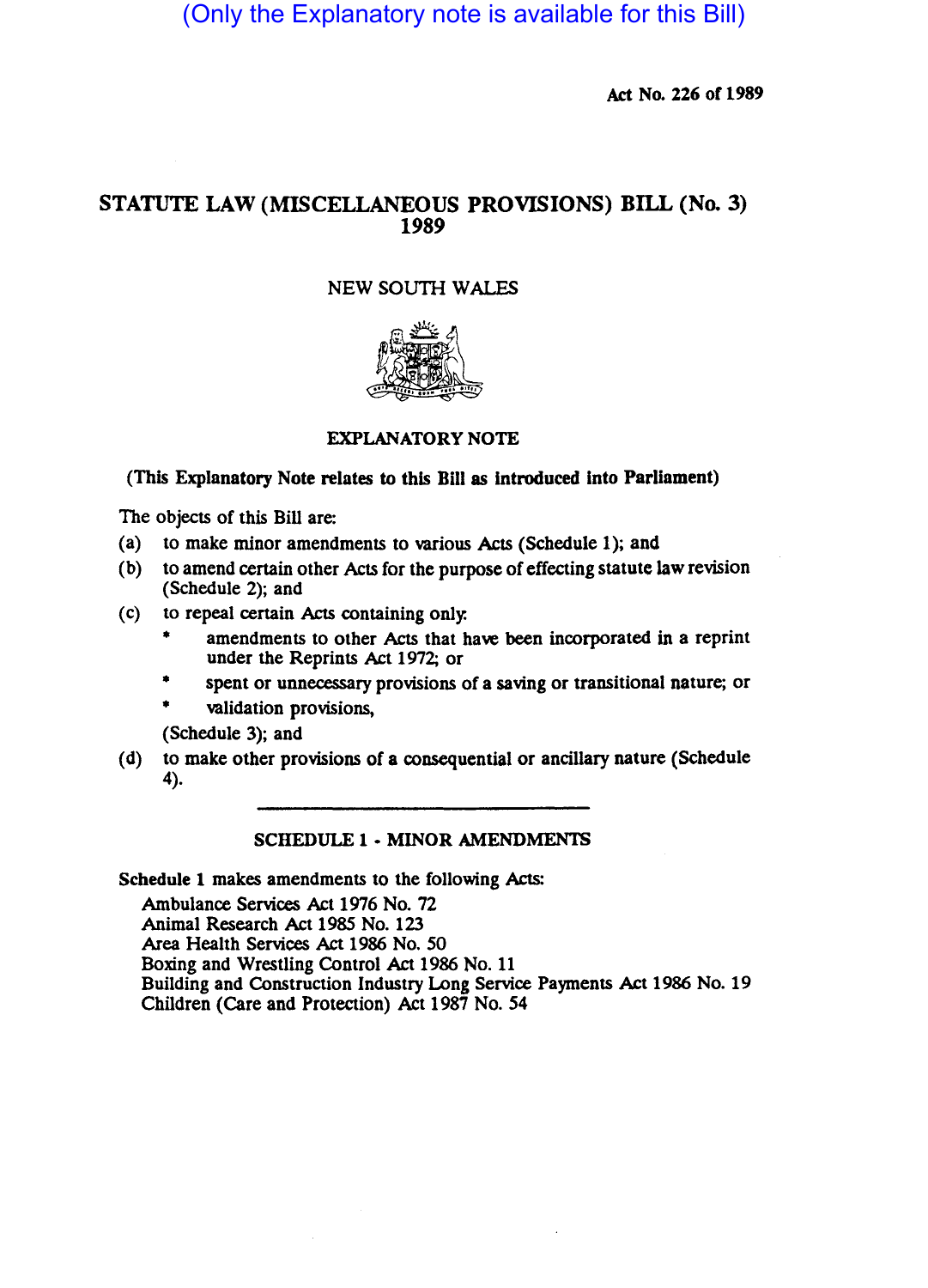Children (Criminal Proceedings) Act 1987 No. 55 Children (Detention Centres) Act 1987 No. 57 Colleges of Advanced Education Act 1975 No. 11 Commercial Tribunal Act 1984 No. 98 Community Welfare Act 1987 No. 52 Confiscation of Proceeds of Crime Act 1989 No. 90 Credit (Administration) Act 1984 No. 95 Criminal Appeal Act 1912 No. 16 Crown Lands Act 1989 No. 6 Crown Lands Consolidation Act 1913 No. 7 Disability Services and Guardianship Act 1987 No. 257 Dust Diseases Tribunal Act 1989 No. 63 Education and Public Instruction Act 1987 No. 62 Freedom of Information Act 1989 No. 5 Greyhound Racing Control Board Act 1985 No. 119 Harness Racing Authority Act 1977 No. 57 Hay Irrigation Act 1902 No. 57 Hunter Valley Flood Mitigation Act 1956 No. 10 Hunter Water Board Act 1988 No. 119 Irrigation Act 1912 No. 73 Justices Act 1902 No. 27 Legal Profession Act 1987 No. 109 Liquor Act 1982 No. 147 Listening Devices Act 1984 No. 69 Local Government Act 1919 No. 41 Mental Health Act 1958 No. 45 Miscellaneous Acts (Crown Lands) Amendment Act 1989 No. 9 National Parks and Wildlife Act 1974 No. 80 Ombudsman Act 1974 No. 68 Parramatta Stadium Trust Act 1988 No. 86 Police Board Act 1983 No. 135 Police Regulation Act 1899 No. 20 Private Irrigation Districts Act 1973 No. 47 Public Finance and Audit Act 1983 No. 152 Public Hospitals Act 1929 No. 8 Registered Clubs Act 1976 No. 31 Rivers and Foreshores Improvement Act 1948 No. 20 State Bank Act 1981 No. 89 State Development and Industries Assistance Act 1966 No. 10 State Sports Centre Trust Act 1984 No. 68 Supreme Court Act 1970 No. 52 Sydney Cricket and Sports Ground Act 1978 No. 72 Teacher Housing Authority Act 1975 No. 27 Technical and Funher Education.Act 1974 No. 72 Totalizator (Off-course Betting) Act 1964 No. 1 Tourism Commission Act 1984 No. 46 Traffic Act 1909 No. 5 Trustee Act 1925 No. 14 University of Sydney (Law School Site) Act 1967 No. 26